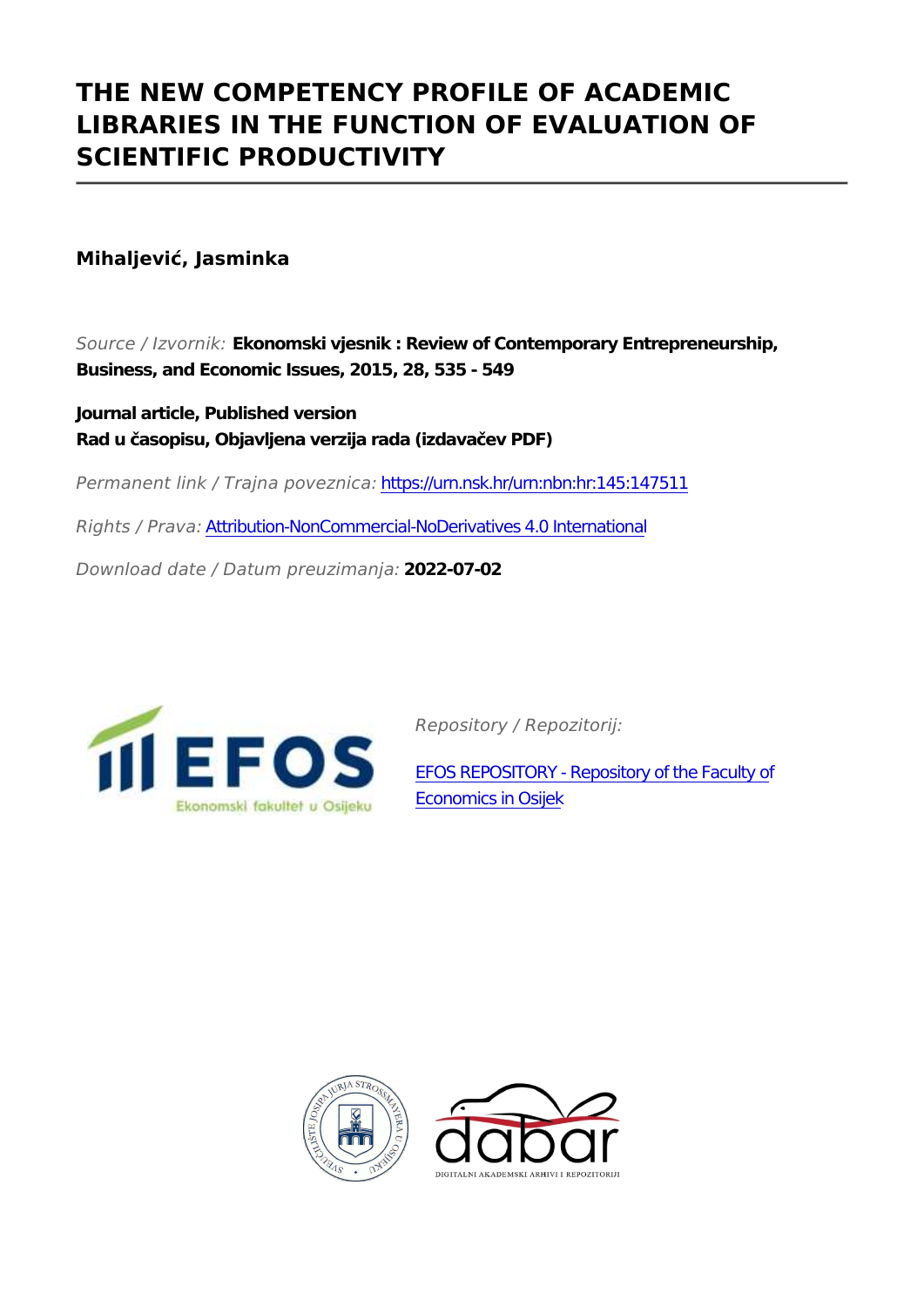*Jasminka Mihaljević Josip Juraj Strossmayer University of Osijek Faculty of Economics in Osijek Trg Ljudevita Gaja 7, 31000 Osijek, Croatia jasminka@efos.hr Phone: +38531224428*

*UDK: 027.7:001.893 Review article* 

*Received: November 26, 2015 Accepted for publishing: December 12, 2015*

# **THE NEW COMPETENCY PROFILE OF ACADEMIC LIBRARIES IN THE FUNCTION OF EVALUATION OF SCIENTIFIC PRODUCTIVITY**

#### **Abstract**

The paper starts from the definition of competency and then discusses the competencies that librarians employed in academic libraries must have so that the library could provide their mission. The requirements of the scientific community as a dynamic category go towards the achievement of the knowledge society, and therefore they change and improve methods of evaluating its productivity. Measurement and evaluation of the overall scientific creativity is an extremely demanding job that must be made by competent professionals. The paper informs on qualitative and quantitative: bibliometrics, sociometrics, altmetrics and other methods that can be used for evaluation of scientific production. It presents and explains the new competency profile which the scientific community requires from the academic library as a service user and special attention is paid to the possible role and place of the library in the evaluation of scientific productivity. This paper is designed to provide information on the new competencies that the library must have if it is involved in the provision of various metric services. In this regard, possibilities of the academic library as a partner in measuring and increasing scientific productivity are discussed. It is explained how academic libraries can adapt to their new role. Furthermore, it is attempted to answer the question in which direction education of librarians should move in order to realize this partnership.

**Keywords:** Bibliometrics, librarian competencies, academic libraries, evaluation of scientific productivity

#### *1. Introduction*

The aim of this paper is to determine the types and levels of new competencies libraries and librarians are required to have to perform their tasks according to the requirements set by users, the most demanding segment of which is the scientific community. These requirements pertain to providing the highest quality library service and can be met by increasing the level of librarians' knowledge. The 21st century library departs from the traditional understanding of its mission. The reasons for this are the galloping changes in technology, science, economy and other areas of social and cultural life. The scientific community requires libraries to monitor and accept these changes whereby they become and continue to be learning organizations. Academic libraries must take on a new role of an information,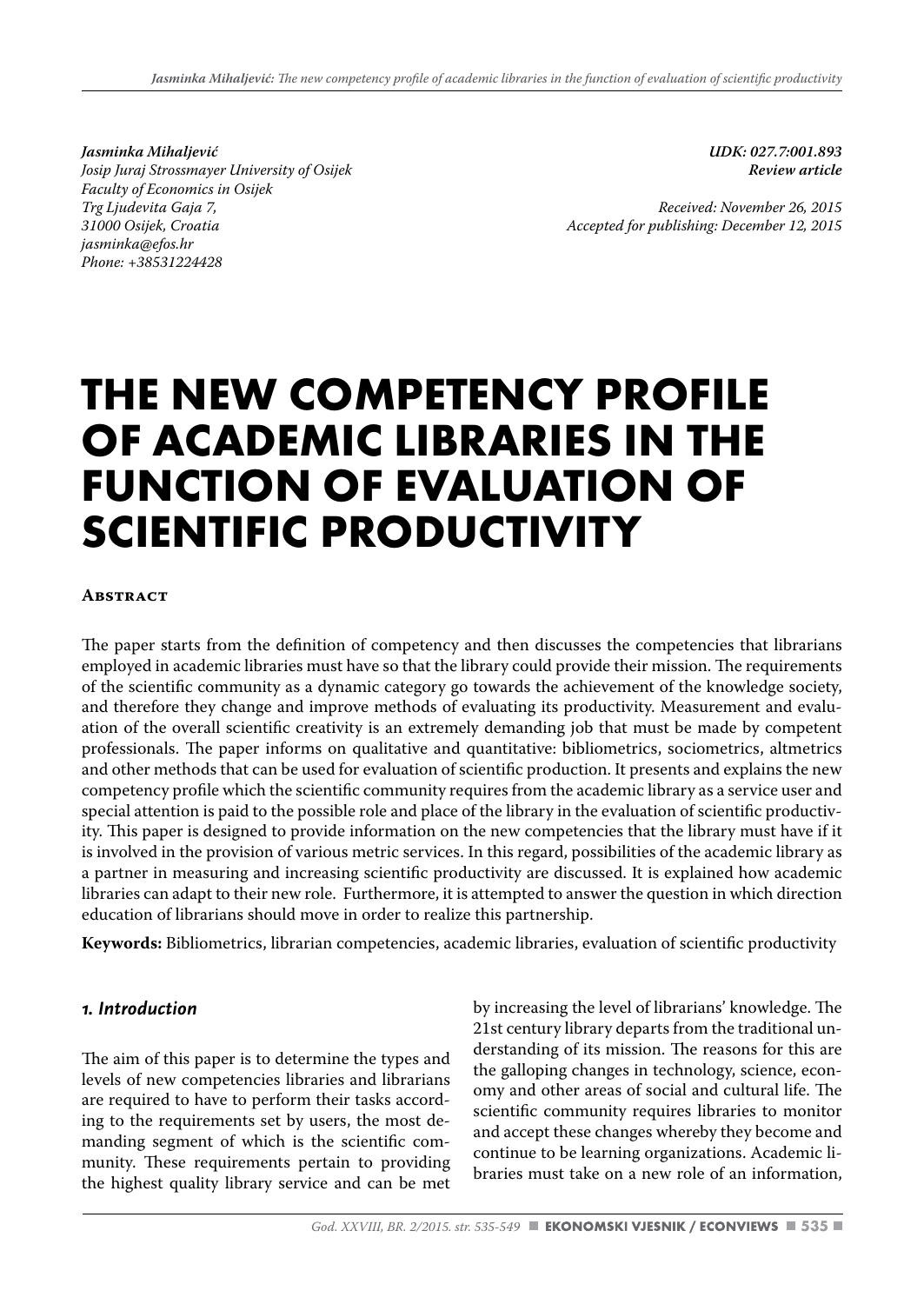communication and education centre. One of the latest roles libraries need to acquire is participating in the evaluation of scientific productivity.

#### *2. Defining competencies*

In general, a competency profile (Shipmann et al., 2000) includes integrating all levels of formal, nonformal and informal education. Formal education is acquired in the school system and results in the graduation as a 'framework' for a particular vocation. Non-formal education is acquired by organized learning outside the regular school system through seminars, courses, etc., and it may or may not result in a degree or certificate. Informal education is acquired by self-education and represents an upgrade of educational level for a particular profession. Competency profile involves defining the educational procedures through which an adequate level of competency can be achieved as well as defining the methods and procedures for its evaluation. In theory, competencies are commonly defined as a combination of knowledge, skills and attitudes. They are affected by different skills, personalities, social background, qualities of understanding, motivation, beliefs and the system of ethical values and interests. They are the result and the outcome of learning, as well as practical skills, i.e. work activities related mainly to performing in the work environment. Competencies can be continuously improved by training which means they are dynamic (Barbarić, 2009).

The theoretical basis for defining the competencies of lifelong learning and key competencies has been excellently presented by an OECD's document from 2003 entitled "Defining and selecting key competencies."1 According to the document each organizational structure has a defined set of requirements for each particular workplace, including the competencies required by a particular workplace and a requirement for lifelong learning and training.

Competencies must integrate the continuous mixture of acquired education, workplace requirements and a person's ability to change and develop. It is absolutely necessary to define instruments for evaluating specific workplace competencies. According to Ball, the definitions of competencies have become increasingly popular in library and information science, and have been used to describe the necessary qualifications of libraries and librarians as well as a tool for assessing the value of libraries and librarians (Ball, 2004). Griffiths and King (1985: 45) have defined competencies as "a set of knowledge, skills and attitudes related to the effective conduct and work performance of library and information science professionals". This is the oldest and most commonly used definition in the librarian profession.

#### *3. The international framework for competencies of libraries and librarians*

Library and librarian competencies are generally defined by professional library associations as a set of requirements for professional, generic and personal competencies of individual experts. Library associations in the United States, Canada, UK, and Australia are involved in the process of evaluating library science studies, whereas in most European countries library associations are not involved in this process. The International Federation of Library Associations and Institutions (IFLA)<sup>2</sup> brings together all library associations and promotes library and information science profession through its professional bodies and working groups. The IFLA is the leading international organization that represents the interests of librarians and library users. Through its regular work and activities, the IFLA stresses the importance of continuous identification of the necessary competencies of librarians, as well as life-long learning, and professional development through a variety of projects and programs. The Association has founded the Section for Continuing Professional Development and Workplace Learning drawing attention to the fact that a systematic education of librarians is a precondition for development. In 2012 the IFLA adopted the Guidelines for Professional Library/Information Educational Programs setting down elements to be included in formal library and information educational programs, as well as the requirement for systematic assessment of educational needs. The generally accepted frameworks for defining the competencies in the librarianship are:

- Core competencies of the American Library Association (ALA)
- Professional Knowledge and Skill Base successor of the British Association CILIP (Chartered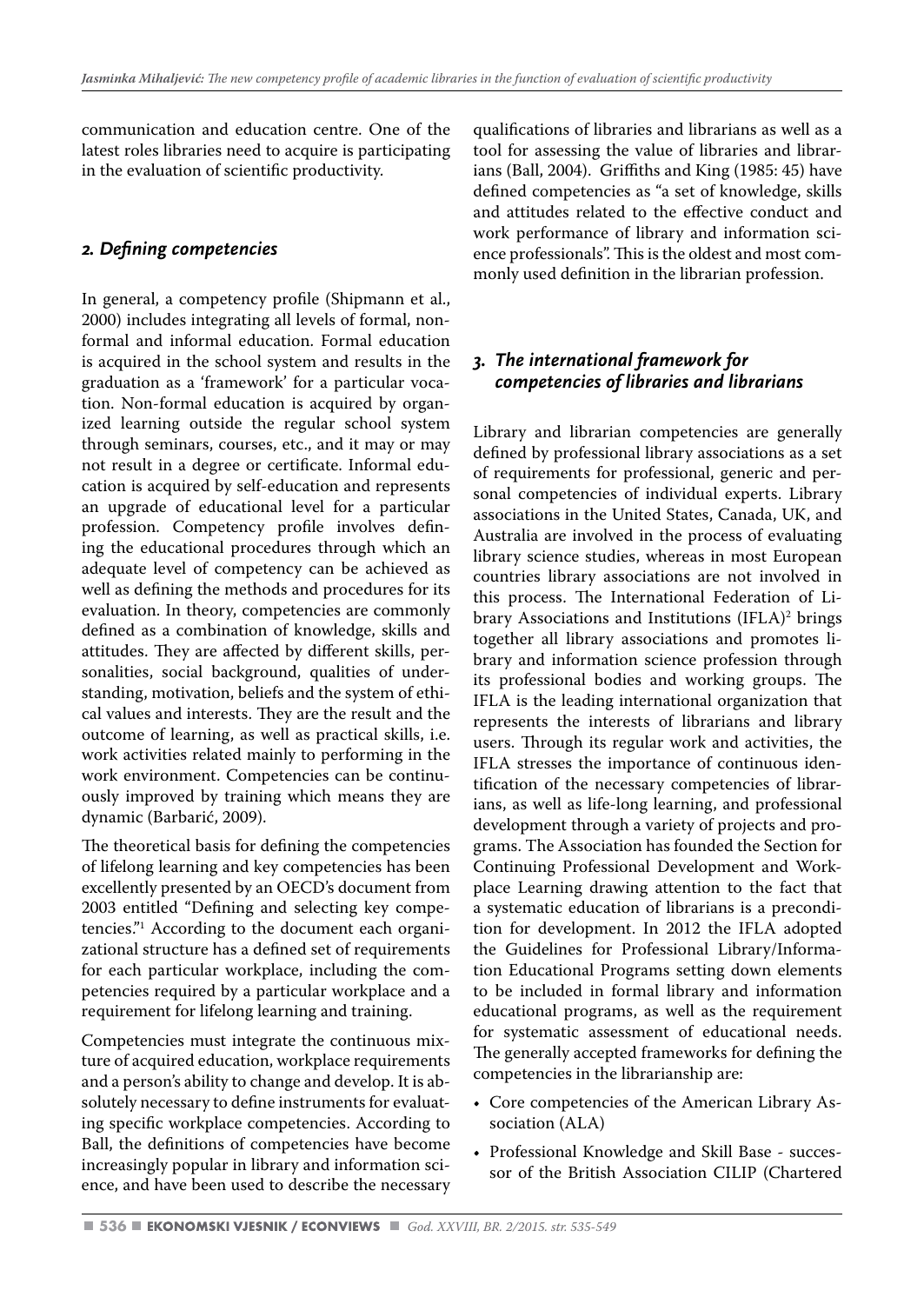Institute of Library and Information Professionals)

• Competencies for Special Librarians of the 21st Century of the American Special Libraries Associations (SLA).

ALA's<sup>3</sup> core competencies define a professional or competency profile of the American library profession. They are defined as the basic knowledge to be possessed by all persons graduating from an ALAaccredited master's program in library and information studies. In addition to possessing the core competencies a librarian of the  $21<sup>st</sup>$  century is required to provide high quality services that meet the needs of users, carefully analyze information sources and services, effectively use the tools and techniques to research users and their needs for information, treat the users as collaborators and partners in information retrieval, effectively create reference services, develop cooperative relations within the profession, stay abreast of the latest developments in the profession, actively participate in projects and selfeducate, conduct library services marketing, and consistently and systematically evaluate library services effectiveness.

CILIP's4 Professional Knowledge and Skills Base represents a competency profile of library and information professionals. Their professional expertise includes a set of basic interconnected elements and activities as illustrated in the diagram. Generic skills are clearly separated from field-specific competencies. The knowledge base is complemented by general and transferable skills including computer and information literacy, interpersonal skills, management skills especially those related to human resources and finance management, marketing and research skills.

SLA's<sup>5</sup> competencies of librarianship comprise only competencies and skills required for special librarianship. They are divided into three categories: professional, personal and core competencies. Professional competencies include managing information organizations, managing information resources, managing information services and applying information tools and technologies. Personal competencies represent a set of attitudes, skills and values that enable practitioners to work effectively and contribute positively to their own organizations, clients and profession. Core competencies anchor the professional and personal competencies. Information professionals contribute to the knowledge

base of the profession by sharing best practices and experiences, and continue to learn about information products, services and management practices throughout the life of their career. Information professionals are committed to professional excellence and ethics, and to the values and principles of the profession. Two core competencies are essential for every information professional: sharing knowledge through association networks, and by conducting and sharing research, as well as adhering to the ethics of the profession. These two core competencies are paramount to the value and viability of the profession.

The Canadian Association of Research Libraries (CARL) was commissioned to develop a study entitled Core Competencies for 21<sup>st</sup> Century CARL Librarian6 in which core competencies of Canadian librarians were defined.

The European Association for Library and Information Education and Research (EUCLID)<sup>7</sup> the European Bureau of Library Information and Documentation Associations (EBLIDA)<sup>8</sup> and the Danish Royal School of Library and Information Science, which adopted the European library and information science curriculum, have dealt with Library studies and attempted to harmonize librarians education in Europe. European experts are aware that the adoption of a single program of studies for all European countries is hardly to be expected.

Based on the above mentioned documents and sources it can be concluded that there is no international consensus on education and competencies required in the library and information profession.

#### *4. The framework for defining competencies of library and librarians in Croatia*

In Croatia the training of librarians is based on legislative and regulatory framework. Competency profiles are defined using ALA, CILIP and the SLA frameworks. For Croatia, the Bologna process meant focusing on profession and establishing the librarian studies on professional competencies as their basis (Horvat, 2005).

The Croatian Library Association (HKD)<sup>9</sup> s an alliance of library associations in Croatia. In addition to the main goals such as promoting library profession, organizing conferences, proposing regulations,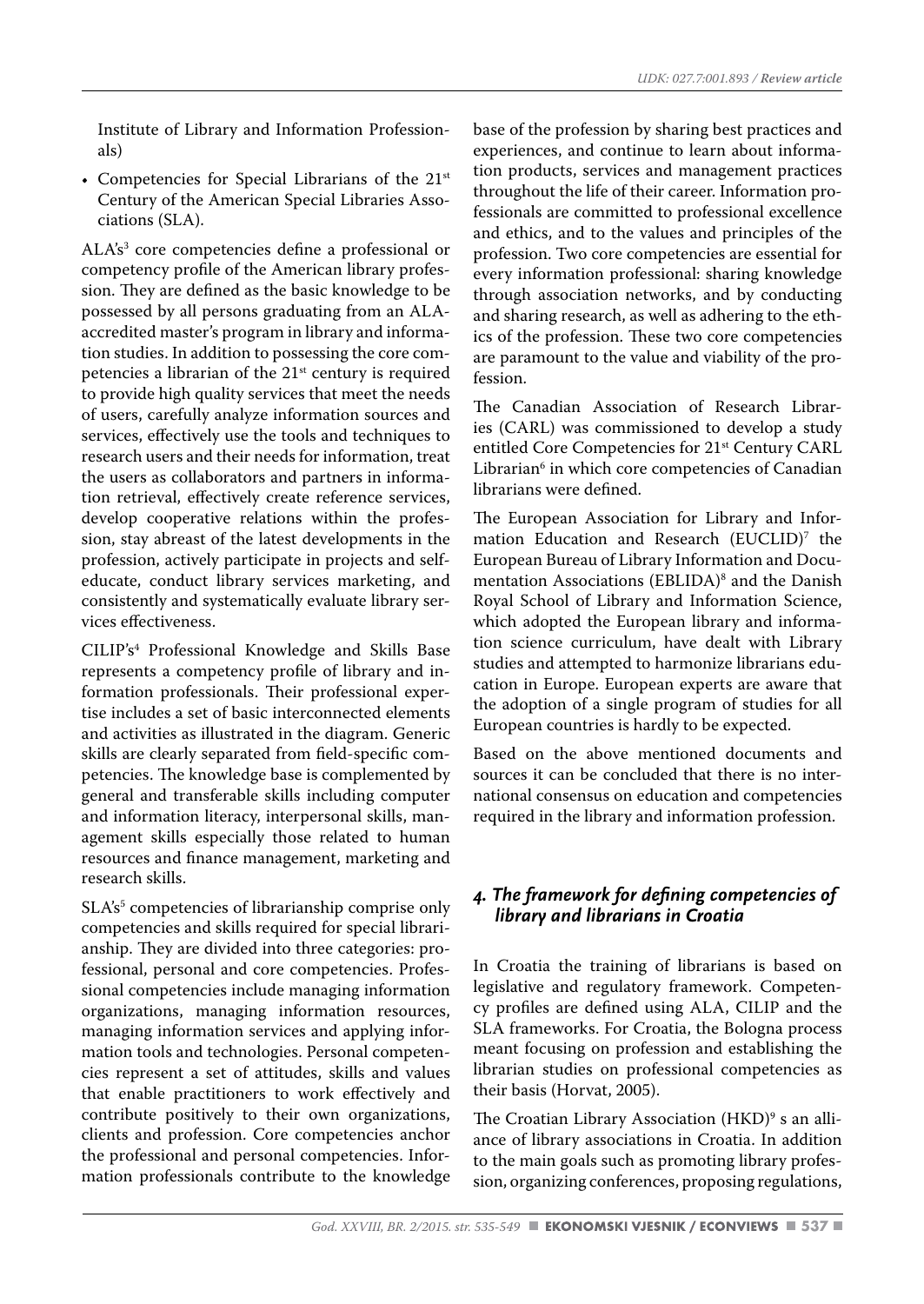magazine publishing, etc., the alliance supports and promotes the professional integrity of librarians which implies continuous care about their education and development. The Croatian Library Association is a member of IFLA, and many Croatian librarians are involved in the work of IFLA's professional bodies. Libraries Act and Regulations on the conditions and methods for acquiring a title of library professional define the conditions that have to be met by a person working in a library. Within academic education librarians and information specialists are educated at several Croatian universities (Zagreb, Osijek and Zadar) and after a year of working in a library, they are required to pass a state exam. Librarians can choose to continue their formal education at universities, i.e. pursue a higher academic title. To further their formal education, they can attend postgraduate studies, and it is possible to obtain a higher professional title. By passing the state exams a librarian become a certified/ licensed senior librarians and library advisor.

The librarians continue their education by participating in seminars and conferences organized by different organizations and professional associations and by publishing their papers and giving presentations in Croatia and abroad. Professional development is not an obligation, but it is implied, initiated and rewarded, since it enables advancement in the profession, as a result of continuous professional development.

Continuous support in the process of acquiring the highest competencies in librarianship in the form of training is offered in the framework of the national program by the Centre for continuous professional development of librarians (CSSU) in located in Zagreb<sup>10</sup>. The program is based on the needs identified through practice and new user requirements. Professional development programs organized by the CSSU in Croatia support the continuous professional development in the context of lifelong learning. Training programs are designed to increase the level of competencies of librarians in particular areas in keeping with contemporary needs of libraries and librarians.

Both international and Croatian librarian community has discussed librarian competency profile; however, they have not provided a single definition for all types of libraries. One of the major projects that had been dealing with competencies of libraries and librarians in the framework of lifelong learning was a project "Lifelong learning of librarians:

learning outcomes and flexibility" (CUK), which was financed by the National Foundation for Science, Higher Education and Technological Development of the Republic of Croatia. According to Maštrović, this project has contributed immensely to the defining and development of the competencies. Within the framework of this project, the initial national competency profile of library professionals has been developed (Maštrović et al., 2009). Based on the legislation and reference documents on competencies and learning outcomes a draft strategy on librarian lifelong learning has been adopted. The strategy represents a recommendation with regard to the direction of lifelong education of librarians in Croatia. Lifelong learning in the field of librarianship in the Republic of Croatia should primarily integrate formal, non-formal and informal education of librarians into a single flexible system based on the competencies, evaluation and recognition of previously acquired knowledge (Maštrović et al., 2009). The goal of the project was to define the competencies of librarians in lifelong education. They are mostly defined as generic and/ or professional competencies, and personal competencies. Generic or general competencies represent a set of knowledge, skills and responsibilities with a wide application in various areas – they allow flexible adaptation to the requirements of a variety of professions: general, personal and linguistic culture, communication skills, computer and information literacy, the ability to transfer knowledge and skills, willingness for continuous learning and adherence to ethics in handling the resources and interacting with customers. Field-specific (academic) competencies, i.e. competencies that are specific to a particular discipline or profession, are at the core of the study program and are included in each educational cycle. The main requirements are information literacy, adherence to professional ethics, organisation of library resources in accordance with the objectives and user needs, followed by quality management of materials and collections, organization of information about the resources, identification and selection of materials, processing of library materials, the capacity to evaluate library materials, quality storage and preservation of library materials, and provision of information services. Professional competencies also include monitoring, understanding, adherence to laws and standards. Personal competencies of librarians include the ability to effectively communicate with customers and colleagues, organization and planning skills, under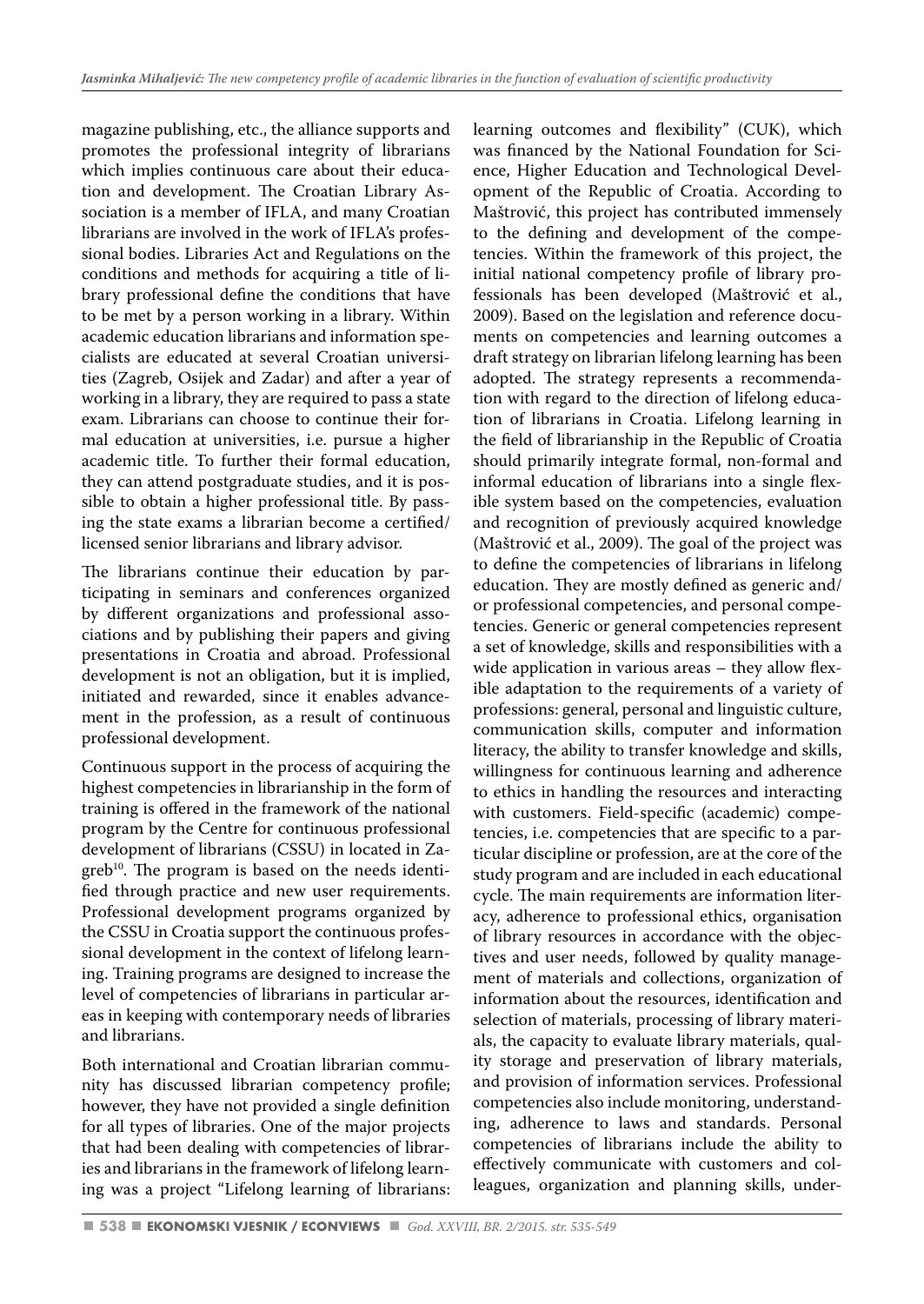standing and application of research methods, creativity, innovation, teamwork, the ability to create work conducive and accessible environment, openness, friendliness, etc. Some competencies are both generic and professional, while some required by modern circumstances and special user requests have not been covered or defined, such as an appropriate pedagogical and psychological knowledge, in particular leadership and management skills. Some of the competencies required of a manager or a librarian with higher professional titles include organization or cooperation in the organization of cultural and promotional activities, education of users, collaboration with publishers, publishing skills, computerization of library management and evaluation of scientific productivity. The most recent and quite important contribution to the study of library profession has been made by Diana Mahala, the author of "Librarian competencies: Reflections on the development of the profession". The book gives a historical overview of the development of the library profession and librarian competencies, making a significant contribution to the understanding and the defining of the competencies librarians are required to have (Mahala, 2015).

#### *5. The evaluation of the scientific productivity*

Research institutions provide a platform for research, recruit, educate, and promote research by scientists and researchers*.* Research results in discoveries and inventions, which are generally published in scientific books and journals, or in the conference proceedings. Textbooks published by institutions and those published by some other major Croatian and internationally recognized publisher are differently evaluated. According to Macan and Petrak, journals play a key role in the implementation of science policy "...because an evaluation of a journal can influence the decisions on the financial support of scientific projects, the ranking of academic and scientific institution and the advancement of individuals in the scientific and academic system" (Macan, Petrak, 2015: 37).

#### *5.1 Qualitative evaluation*

Qualitative evaluation of scientific contributions of individual scientists or a group of researchers coming from a particular institution, university or country is extremely complex. In Croatia it is performed by appropriate evaluation committees for various purposes, mostly for professional advancement according to legislative and regulatory requirements, or statues whose requirements and criteria are created by the National Council for Science, Higher Education and Technological Development as a professional body within the Ministry of Science, Education and Sports (MZOS). Although the criteria for advancement are defined, committees are generally faced with a subjective assessment and the requirement for impartiality and objectivity. Committees are often required to include the paper in a particular category given that paper categories have not been defined by the regulations*.* The first step in the qualitative assessment of the contribution of the published paper is its evaluation through review. Reviewers are always prominent scientists, respected and trusted experts in the field. Be they domestic or international, it is impossible to completely avoid subjectivity. Objectivity is accomplished by having a larger number of reviewers, double-blind reviews, reducing the length of the review process, and adopting the Code of Ethics for authors and reviewers. The quality of papers is raised by introducing a completely open access and increasing the visibility of papers by indexing in the relevant databases. The qualitative evaluation of scientific papers must take into consideration the differences in the rules of scientific communication in various fields of science and time needed for research and publication of the results especially between the natural and social sciences.

The Croatian Agency for Science and Higher Education  $(AZVO)^{11}$  has set the main criteria for evaluation of the quality of work conducted by scientific organizations:

- quality of scientific research,
- productivity (quantity) of scientific research,
- impact and importance of scientific research,
- efficiency of scientific organization.

Moreover, research quality is established through assessments of international and domestic projects, forms of financing and the outcomes of scientific re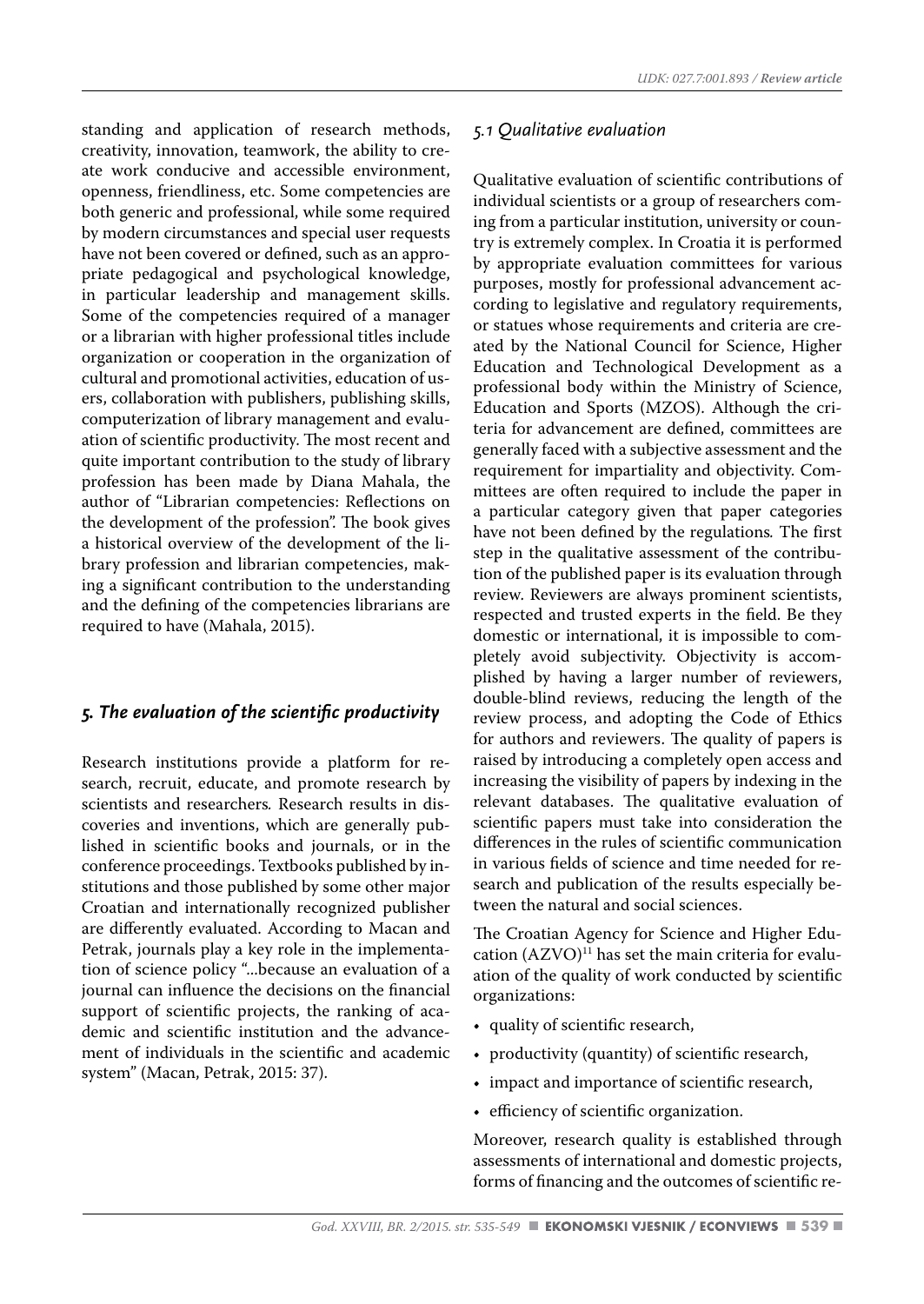search. Socio-economic significance is determined using indicators of knowledge transfer and development of new technologies. Effectiveness is assessed in terms of the level of contribution to the development of the scientific community and society in general. In recent years, the most important and widely accepted indicator of the level of scientific contribution of an author or an institution in a particular field is the indexing and citation in relevant databases. Although citation is measure of the quality of scientific work, it is considered a numeric indicator.

#### *5.2 Quantitative evaluation*

Quantitative evaluation of the scientific contribution is conducted by mans of appropriate disciplines of librarian and information science. According to Moore, the most frequently mentioned disciplines whose areas are not strictly separated and are intertwined are: bibliometrics, scientometrics, cybermetrics, infometrics (Moore, 2005) and more recently altmetrics or webometrics. Bibliometrics dates back to mid 20<sup>th</sup> century. It deals with the quantitative study of bibliographic records, authorship, scientific production and citation. Similarly to that, a new discipline called "naukometrija" developed in Eastern Europe which had scientometric research as its basis. Scientometrics is the study on analyzing science. It uses bibliometric methods for measuring the total number of an author's papers, gives information on the types of papers, the number of co-authors, affiliation with institutions and countries, and examines the data on the sources used by an author in order to define the role of science and technology in the national economy. Infometrics is a more recent term that comes from Germany. It is the study on measuring information and includes the theory of information retrieval. It is broader concept because it includes bibliometrics, scientometrics and webometrics. It is used in the library management, science policy and the evaluation of scientific productivity. Webometrics or cybermetrics is an emerging discipline (Moore, 2005), which studies quantitative aspects of the design and use of information sources on the Internet, by using bibliometric and infometric methods. It measures the number of hyperlinks on the Internet, a description of the network structure and the way users access the content. Altmetrics is the latest social network metrics that analyzes and measures the impact of scientific productivity through social networks and applications such as Facebook, Twitter, blogs, or online organization of bibliographic references software (Briski, 2014: 193).

Evaluation of scientific production worldwide and in Croatia is based on available quantitative data on scientific publications and their impact within the science system, because one can obtain the results very quickly and cost effectively using modern methods of digital technology. This paper will present the oldest and most common metric discipline used for the evaluation of scientific productivity by libraries and librarians.

#### *5.2.1 Bibliometrics*

According to Jokic, the term bibliometrics (Eng. bibliometrics, German Bibliometrie) comes from the Greek word "biblion" which means book and the word "metrein" which means measurement (Jokic, 2005). It was mentioned for the first time by Alan Pritchard (1969) in the his article entitled "Statistical Bibliography or Bibliometrics?". He defined bibliometrics as the application of mathematical and statistical methods to books and other communication media in order to quantify and analyze the various forms of written communication. Bibliometrics is a multidisciplinary science. "It lends statistical methods and carries out its own analysis, using surveys and tests, and computer science to process the data using spreadsheets, statistical applications and databases. All of these tools are used to analyze the work of scientists and researchers in the various branches of knowledge" (Carrizo-Sainer, 2000). According to Pehar, bibliometrics can be descriptive and evaluative (Pehar, 2010). Descriptive researches are related to studying the number of publications in a certain area by allowing comparison between forms of research in different countries, periods or sub-disciplines, and evaluative researches are related to the study of literature that is used by researchers within a specific scientific field.

Over time, a variety of bibliometrics methods and techniques have developed. According to Okubo, the Organization for Economic Cooperation and Development (OECD) initiated a document entitled "Bibliometric Indicators and Analysis of Research Systems" (Okubo, 1997), which presents the essen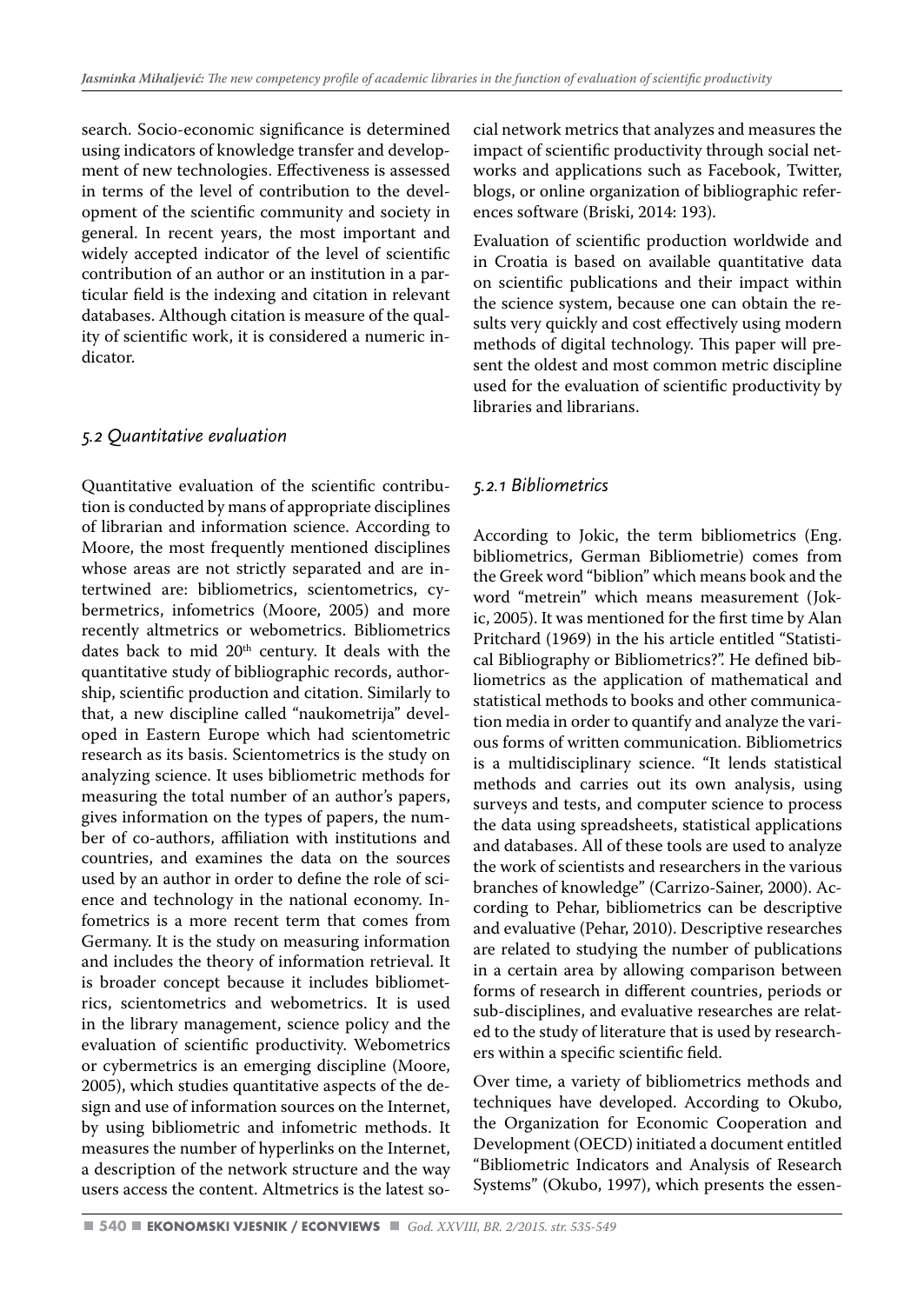tial elements of bibliometrics, the most important indicators and methods of evaluation of scientific production. According to the document, bibliometric analyses include counting papers according to the state, institution and author; counting citations with an aim to measure the impact of published papers by a particular scientific community, and their authors aimed at of measuring the production and impact of individuals; counting quotation where two or more authors are quoted together in one article. All of these techniques have to be combined in order to have a more detailed and effective metric. Results of scientific paper are mostly evaluated using bibliometric indicators of publication activity, citation impact, scientific cooperation, etc. The most important bibliography tool is the analysis of citations recorded in databases. Bibliographic databases collect and process, i.e., index bibliographic records of a published document: an article published in a journal, a presentation at a conference or congress, an official publication, a thesis, etc. Quotation databases add data on the citation to the bibliographic records, based on the assumption that the number of citations shows the size of the impact of the results of the published scientific studies.

#### *Figure 1 Calculation of Impact Factor*

A necessary condition for measurement is the existence of database of an appropriate scope and quality from which one can get the exact number of citations of scientific papers. Today there are different citation indexes: the commercial and non-commercial, international and national, multidisciplinary as well as those developed for a single discipline.

For the Croatian scientific production the most important and generally accepted bibliographic and citation databases are Thomson Reuters's "Web of Science Core Collection" (WoSCC) and Elsevier's "Scopus". Internet database search engine "Google Scholar" is unjustly neglected although their conceptual and software solutions for the metrics slowly take precedence in terms of usefulness for the scientific community.

The most important bibliometrics indicator according to Jokic (Jokic, 2005: 87) is known as the impact factor. The impact factor shows the level of impact of individual articles published in a given journal. The impact factor, according to Macan (Macan, 2014), allows the determination of the importance of magazine journal by ranking it according to the number of articles published and their citation. It is calculated (Figure 1) as the ratio of the number of citations which papers published over the last two years have received and the number of papers pub-

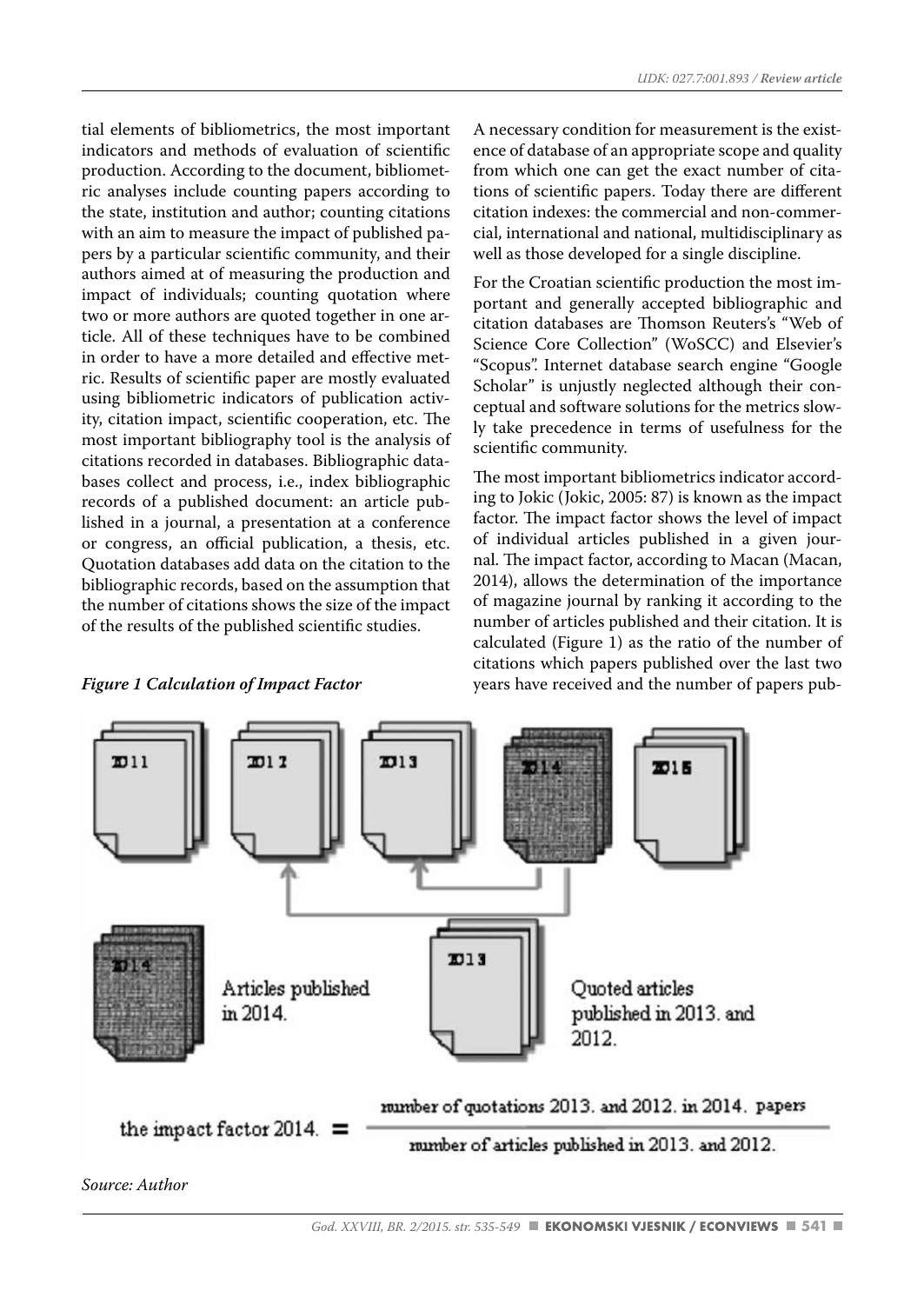lished in the last two years (Garfield, 1996). It represents expected average of citations of articles published in the relevant journal. According to Briski, the impact factor should help with "... determining the quality of a journal, rather than the quality of a scientific article" (Briski, 2014: 191). Impact factor is published in the Thomson Reuters database Journal Citation Reports (JCR), based on data on citations from journals which are continuously processed by citation database Web of Science Core Collection (WoSCC).

In recent years, two new executive bibliometrics indicators have emerged: SCImago Journal Rank (SJR) and Source Normalized Impact per Paper (SNIP). They are calculated from the data on paper citations in Scopus database. Data from Scopus, as well as calculations of bibliometric indicators such as SCImago Journal Rank (SJR), Source Normalized Impact per Paper (SNIP)*,* H-index and others are published by the group SCImago free of charge and are public<sup>12</sup>.

SCImago Journal Rank (SJR) is what the impact factor is in the Scopus database. According to Macan, SJR indicator is calculated on the basis of quotations that published research papers receive, just like the popular impact factor. The difference between the two is that in the case of impact factor all quotations are considered equally important, whereas for the calculation of SJR more importance is given to the citations coming from a journal that has a higher SJR factor (Macan, 2008: 262).

Source Normalized Impact per Paper (SNIP)<sup>13</sup> is also calculated on the basis of quotation data available in Scopus database, where one can find SNIP values of individual journals. SNIP is calculated as the ratio of the number of citations of an average paper published in a journal and citation potential of the field covered by that journal. This indicator is important because it takes into consideration the nature of the research fields of a journal.

Hirsh index or H-index (named after physicist J. E. Hirsch) is a relatively new indicator for the evaluation of scientific work and journals that connects the productivity and influence of scientists (Mitrović, 2013: 133). It is defined as a number that indicates the number of papers a scientist has published that were cited at least "n" times. The value of the indicator (Figure 2) depends on the number of publications and the number of citations of each of these publications, regardless of the impact factor of the journal in which they were published. The calculation takes into account only those papers that were cited at least once. H-index is an indication of the constancy of acceptance of papers published in a journal, papers of a scientist, or an institution in a scientific community (Macan, 2013).

#### *Figure 2 Hirsh index or H-index*



*Source: Macan (2013), Available at: http://fulir.irb. hr/549/ (Accessed on: September 18, 2015)*

It is included in the citation database Scopus, and is focused primarily on the evaluation of scientists. Hindex of journals included in the Scopus database is available on the portal SciImago Journal & Country Rank for one or more years. It is calculated in the same manner as for individual scientists. Google Scholar has started to publish a "Google Scholar Metric", i.e. tools (h5-index, h5-average) which support scientific productivity metrics, and more recently various comparative analyses of citations in these databases have been published. H5-index is used for articles published during the last 5 years, and h5-average for publications represents an average number of citations of articles that make up its the  $h5$ -index<sup>14</sup>. H-index of journals depends on the length of publishing a journal and the impact of articles published in it. It is not a good indicator for new magazines.

These indicators are widely used, but there are many others that reflect different aspects relevant to the evaluation of scientific productivity.

Lately, the evaluation of scientific productivity is primarily based on the quantitative bibliometric in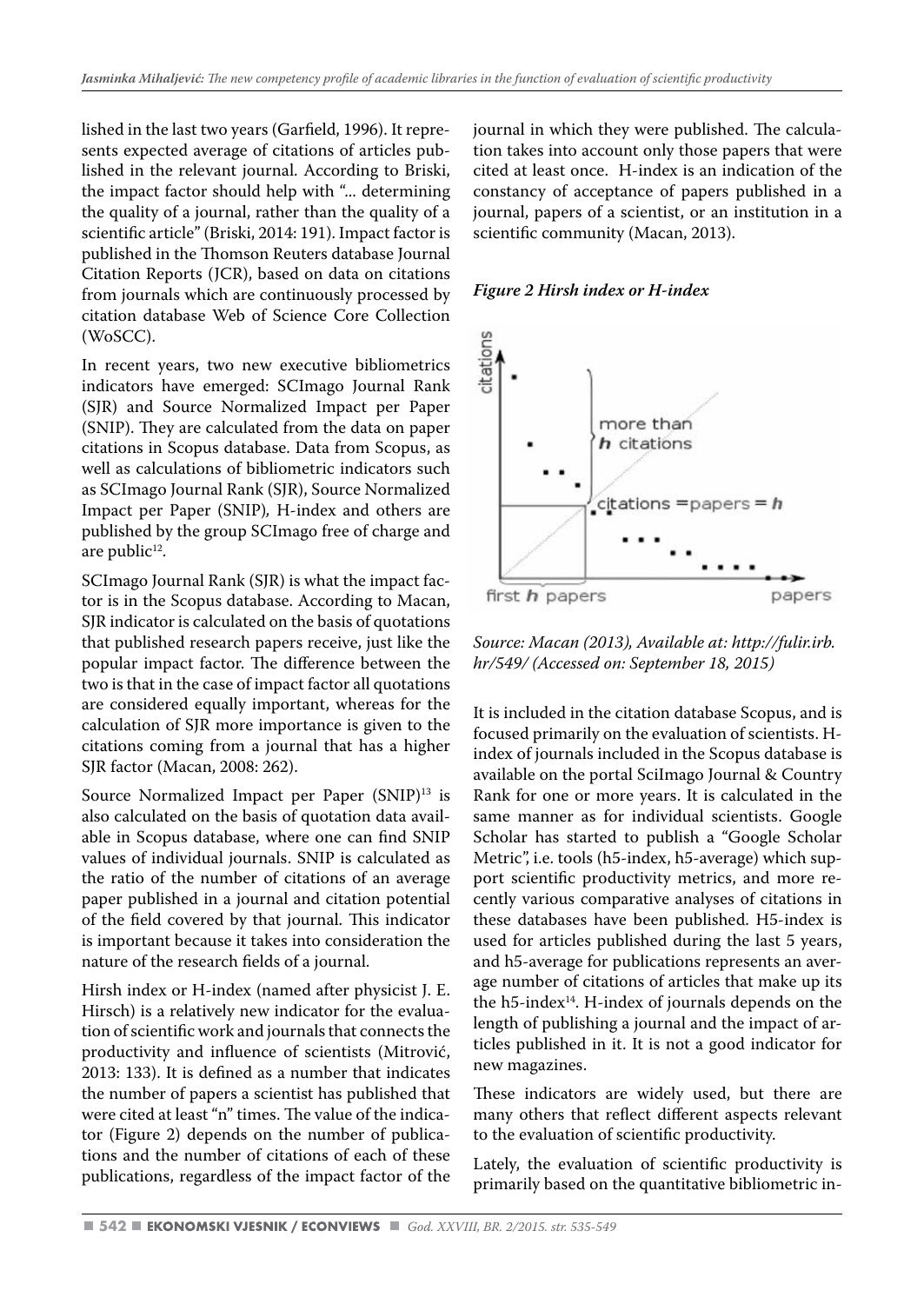dicators. These powerful tools can only be used by a competent analyst who knows the pros and cons of bibliometrics, taking into account certain limitations of quantitative analysis. The following text will highlight the factors that must be taken into account when using metric indicators. These factors are the result of the author's empirical analyses conducted in the period from 2013 to the present, i.e. the writing of this paper on evaluation procedures of scientific productivity in academic libraries as well as discussions of people involved in the process of scientific production and its evaluation.

- The indicator values depend on the scope of the data included in the appropriate databases from which they were calculated, and the data used for calculation of the impact of a journal are neither transparent nor publicly available. Impact factor and h-index have different values for the same journals or scientists if they are calculated using Web of Science and Scopus databases. There may also be errors in entering data in the citation indexes. Therefore, it is necessary to enter the source, i.e. the database from which the indicator was calculated.
- The evaluation of publications using impact factor of a journal in which they were published is not a true indication of their citation, or influence, because any a paper can receive be more or fewer quotations than a given magazine average.
- The connection between the cited paper and observed paper does not have to objectively exist because often there are, so called, negative quotes in which the authors mistakenly quote paper, which cannot be excluded from the count.
- There is evidence in scientific circles of the existence of editorial policies and informal groups that manipulate the citation practice. There are many self-citations and co-citations that can affect the overall increase in the number of citations, so the recommendation is to exclude self-citations from the calculation.

In the last few years, scientists have been drawing the attention to the shortcomings of evaluation of scientific productivity using bibliometrics. The success of bibliometric evaluation depends on the national strategic policies, legislative regulations defining the relevant databases and bibliometric indicators, and their expected value for the different fields of science. "Most scientists dealing with the evaluation of scientific work tend to use both

a reasonable interpretation of bibliometric indicators and peer review as an optimal solution" (Jokic, 2005: 14).

In 2013, the San Francisco Declaration on Research Assessment (DORA)15 was published as a response to the shortcomings of bibliometric evaluation and a call to put less emphasis on the importance of bibliometric analysis. It invited university institutions and individual scientists to reduce their reliance on journal metrics in deciding on the scientific and teaching advancement of individuals, and the criteria for the funding of science. DORA invited members of the scientific community to reformulate their definition of quality research. The most important criterion for evaluating a scientific paper should be the quality and content of the paper, not the place, or the journal in which the article was published. In this way, the evaluation of the reviewed paper quality becomes a topic of primary concern. DORA has called on everyone involved to find new impact indicators based on the characteristics and capabilities of online publications which has led to the gradual introduction of altmetrics (Bladek, 2013: 194).

#### *6. The new academic libraries competency profile*

Competency profile of academic libraries can be defined as a set of necessary knowledge, business skills and abilities required to perform tasks and business processes in the library as part of the institution to which they belong. Thoroughly defined competencies are the basis for further elaboration and changing of librarian competency profile which remains open to change and subject to constant innovation in accordance with the requirements of the community, users and library profession. Neither in Croatia, nor anywhere else is there an exhaustive definition of competencies for university librarians, but there are numerous studies and experiential knowledge of what their role should be.

The traditional library role (Stojanovski, 2010) is to collect, organize, classify, store, provide access to the material and make it available to users. This requires the following traditional knowledge base: the knowledge of the laws, ordinances, standards and other regulations; the knowledge of material processing (cataloguing, classification, subject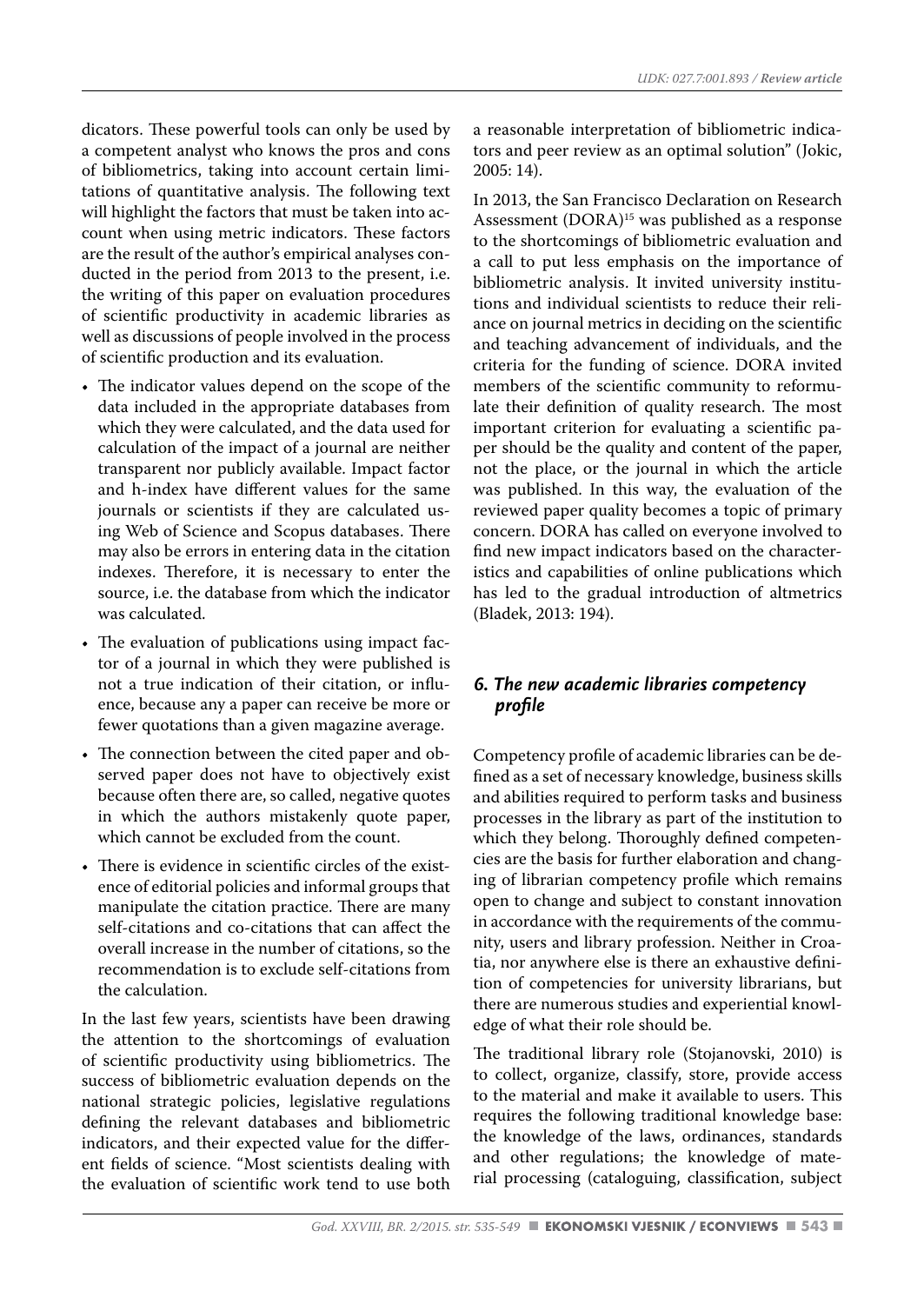analysis, indexing); computer literacy; the knowledge and skills related to the acquisition, gathering, organizing, management and use of the collections; the use, organization, research, and evaluation of information sources; the application and development of bibliographic records; the knowledge of technology for the protection and storage of materials; the knowledge of foreign languages.

More recent requirements pertain to the following knowledge and skills base such as drafting regulations and manuals; organization and team management; marketing and promotional activities; strategic and operational planning; periodic reporting; the knowledge of the theory of science and the application of research methods; the understanding of intellectual property and copyrights, and application of the quality system.

Most recent requirements include teaching and scientific research participation; knowledge, skills required for applying and managing a project, establishing and maintaining institutional repositories; active involvement in the work of an institution through governing bodies; digitalization of materials; building and management of digital collections; metadata creation; creating and maintaining Web sites.

The new competency profile for academic libraries must include the knowledge of bibliometrics, scientometrics and altmetrics as well as the knowledge of scientific communication. A prerequisite for the acquisition of these competencies is the possession of appropriate skills and abilities for continuous acquisition of new knowledge. The so-called soft/life skills such as emotional intelligence, stress management, self-awareness, intellectual curiosity, innovation, and creativity have come into focus relatively recently.

The establishment of a new academic library competency profile, according to Macan, will respond to the needs of scientific and educational communities and users by establishing new library services (Macan, 2013) which may include:

- collecting data on scientific publications according to the affiliation to parent institutions for the purpose of multi-year funding of science,
- continuously monitoring of publishing activities by the parent institution, tracking publications of researchers and teachers at the home institution as well as the authors affiliated with the institution,
- establishment of institutional repositories which will keep all publications of the institutions at one place,
- issuing the certificates on indexing and citation in databases,
- issuing the certificates on metric indicators on journals (IF, SJR, SNIP, h-index),
- on-demand bibliometric analyses,
- analysis of scientific productivity of an institution,
- relevant training and advisory services.

Today academic libraries predominantly take part in the evaluation of scientific productivity of the institutions, or the re-accreditation of the institutions; issue indexation and citation certificates, and perform bibliometric and citation analysis. Sometimes they also issue certificates on metric indicators of a journal. What is the real contribution of academic libraries in the evaluation of scientific production and which services related to the new requirements of scientists they provide depends on the willingness of individual libraries and librarians to further their education, as well as the requirements of the parent institution. Libraries have started to assume the role of publishers, and some have been participated in the publishing of the home institution journal. Recently, many librarians have been actively involved in setting up, organizing and running institutional repositories through DABAR project.

The academic library must recognize the necessity of mastering the skills required for tracking scientific publications, searching databases, and the interpretation of the received data. Any academic library dedicated to meeting the needs of its customers can respond to the new requirements of the scientific community by raising the level of required competencies through continuous education and lifelong learning of its employees.

#### *7. Conclusion*

The best way to assess the scientific production is qualitative assessment in the form of a review. Bibliometrics provides information about the national scientific production, the production of a particular scientific institution, the ranking of scientific institutions and thus allows their comparison (within the relevant field of science) with the highest pro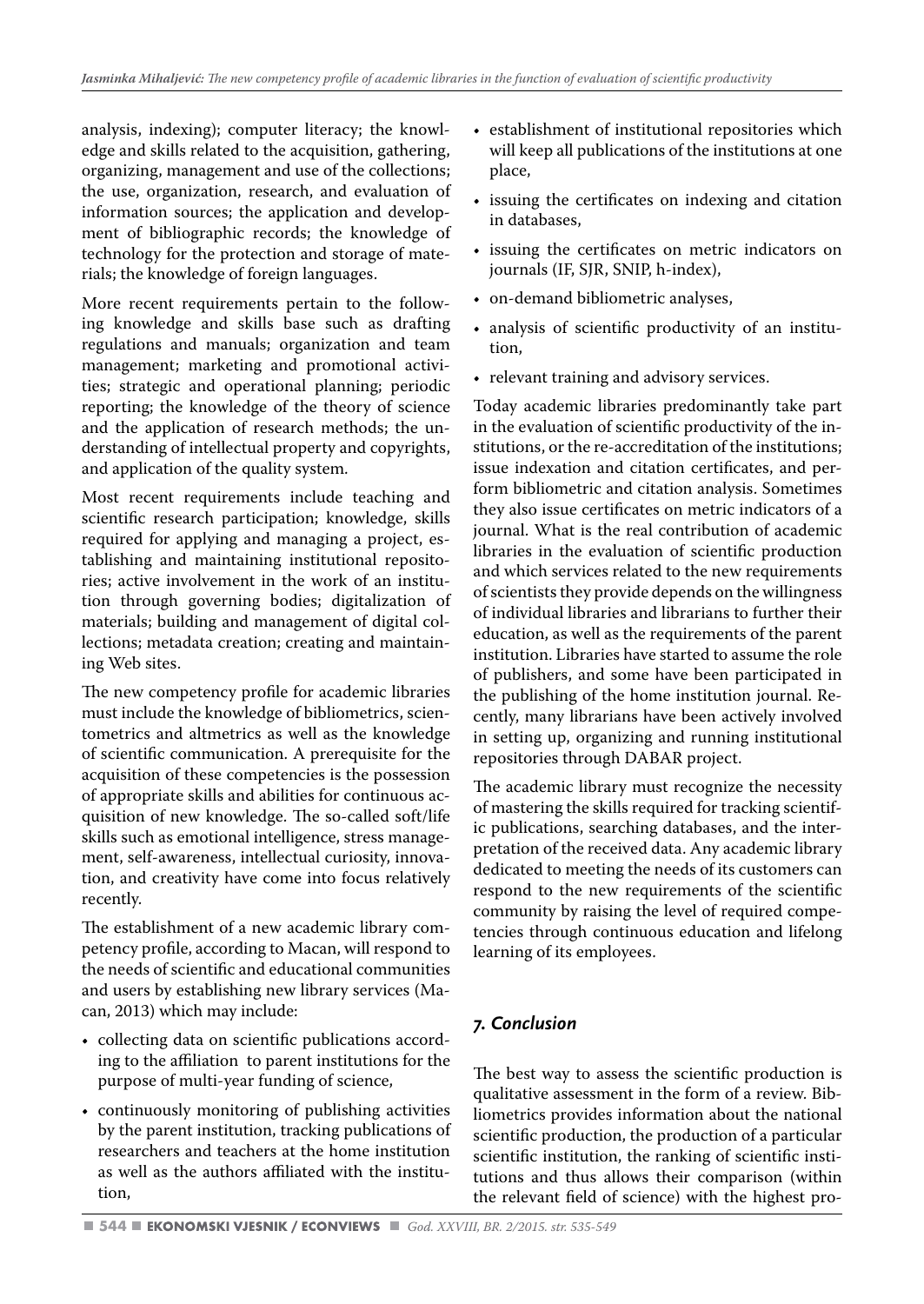duction, the types of publications in which scientists publish, the most valued scientific journals, and the most cited scientists. Furthermore, it indicates the level of cooperation between scientists and institutions. In many countries, including Croatia, science and research policy is aimed at increasing the visibility of national science on the international level by indexing in the relevant databases, with an emphasis on the evaluation of papers published in journals indexed in a specific secondary database (WOS, Scopus) as opposed to those published in the less-known or non-indexed publications. Therefore, authors are pressured to publish papers in journals that are included in those databases, and the editorial boards are trying to index their journals in databases that have been highlighted as the most important by the national institutions and agencies for science. It should be noted that the generally accepted and most important criterion for evaluating the scientific contribution of an individual author is a relevant number of independently cited papers. In Croatia, the criteria for evaluation have been increasingly focused on qualitative criteria taking into consideration the impact factor, the individual contribution factor, being published by internationally recognized scientific books publisher, taking into account patents and projects. An increasingly frequent topic of discussion are the new opportunities provided by altmetrics that are freely accessible on the Internet, i.e. counting downloads or visits, and number of shares on social networks (Facebook, Twitter), the number of citations, bookmarks, comments on social networks and public reviews.

In a higher education institution, bibliometrics was mainly used for making decisions during the acquisition and organization of library holdings. The impact factor was initially conceived so that libraries could rank magazines to which they would subscribe. Recently bibliometrics has become important to scientists, teachers, and parent institution management and therefore must be important to libraries too. It is most commonly used to assess the scientific contribution of a researcher or a university teacher for the purpose of their appointing to the relevant posts, making professional advancement decisions, and in competitions for project funding. Furthermore, it is used in the process of calculating the institution productivity for the purposes of multi-annual institutional funding, re-accreditation of the scientific institution and for other similar purposes.

The role of academic libraries has been changing so as to meet the new requirements of customers. Libraries have adopted new technologies; they cooperate with the scientists themselves; provide assistance with the decision where and how to publish a paper. Library and Information Science is a unique scientific discipline that provides the librarians with competencies for understanding scientific publications. Librarians have the knowledge and skills needed to search different databases; they have the experience of working with bibliographic metadata, and through information management they have become participants in the scientific communication.

Although there is no systematic inclusion of libraries in the process of evaluation of a scientific paper, some academic libraries have been proactive, offering their customers new services on their own initiative. They are included in all stages of the creation, distribution and use of knowledge; they cooperate with scientists and teachers in the parent institution. They knowingly take on great responsibility given the presented disadvantages of quantitative indicators which should not be the sole factor in the evaluation of scientific production. It can be concluded that Croatian academic libraries have the staff that should be ready to adopt new competencies required for the evaluation of scientific production, but also that acquiring new competencies of an academic librarian is a process that not only takes a whole working life, but a lifetime. Thus, lifelong learning to acquire new competencies implies continuous development necessary for a successful transition to a knowledge-based society.

Learning about the complexity of this issue leads to the conclusion that there is a need to rethink the strategies and legal frameworks for defining scientific policies and build a national system of scientific information. It is possible to establish a national centre for bibliometric research by involving experts in the field of library and information science, and by appropriate certification of librarians who would become experts with formal authority for the evaluation of scientific productivity.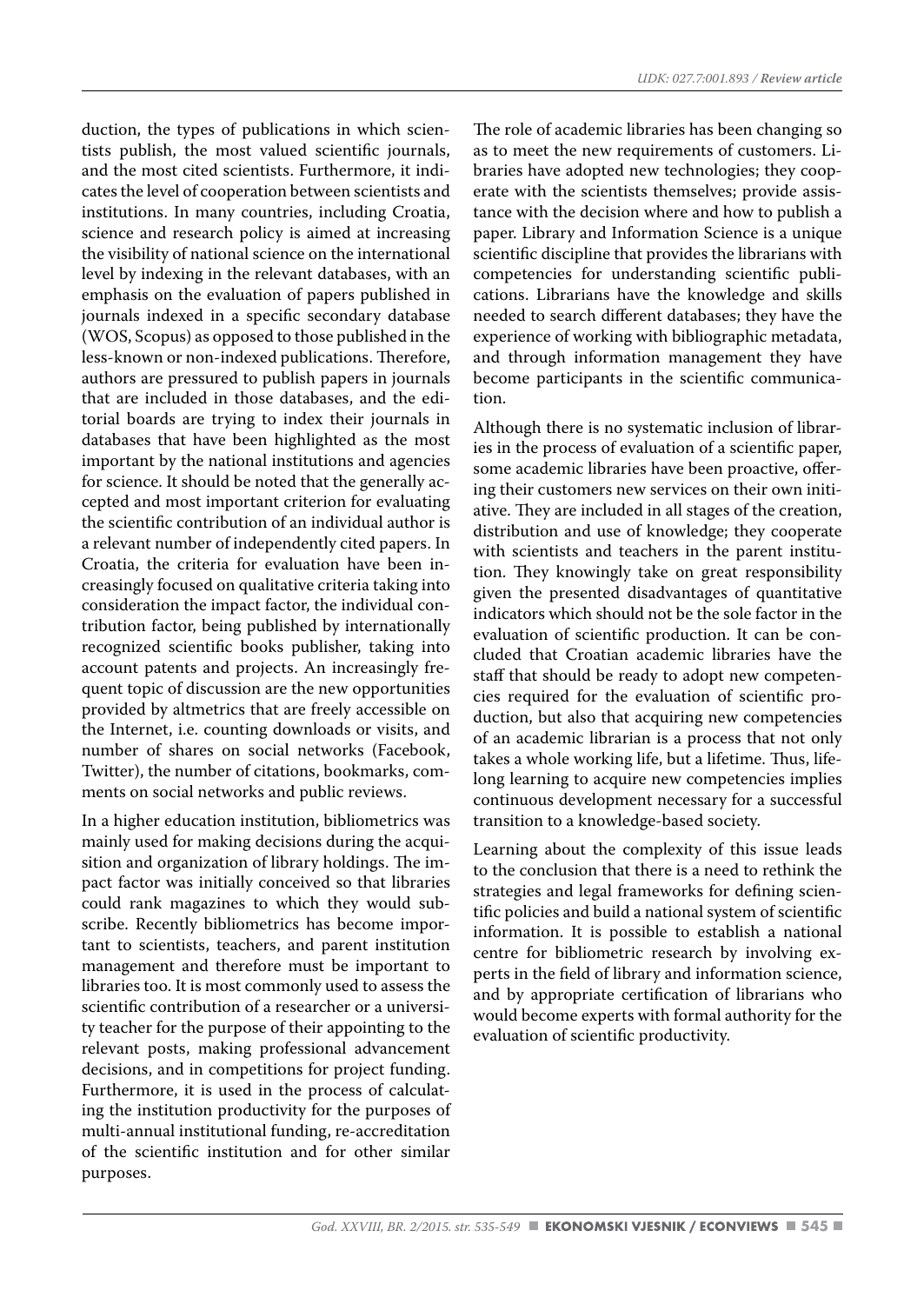#### **References:**

- 1. Barbarić, A. (2009), "Radionica o kompetencijama i izradbi matrice mierlijvih ishoda učenja u nacionalnom programu izobrazbe knjižničara", CSSU May 22, 2009. Available at: /www.nsk.hr/cuk/dokumenti.htmhttp://www.nsk.hr/cuk/dokumenti.htm (Accessed on: September 21, 2015)
- 2. Bladek, M. (2014), "DORA San Francisco Declaration on Research Assessment", College & Research Libraries News, Vol. 75, No. 4, pp. 191-196. Available at: http://crln.acrl.org/content/75/4/191.full (Accessed on: September 27, 2015)
- 3. Briški, M. (2014), "Altmetrija novi pokazatelj utjecaja znanstvene djelatnosti ", Vjesnik bibliotekara Hrvatske, Vol. 57, No. 4, pp. 189-198.
- 4. Cagan, R. (2013), "San Francisco Declaration on Research Assessment, Disease models & mechanisms". Available at: http://www.ascb.org/dora/ (Accessed on: September 27, 2015)
- 5. Carrizo-Sainero, G. (2000), "Toward a concept of bibliometrics", Journal of Spanish Research on Information Science, Vol. 1, No. 2, pp. 59-86. Available at: http://pendientedemigracion.ucm.es/info/ multidoc/publicaciones/journal/pdf/bibliometria-eng.pdf (Accessed on: September 1, 2015)
- 6. Dabar Digitalni akademski arhivi i repozitoriji. Available at: http://www.srce.unizg.hr/dabar/ (Accessed on: September 29, 2015)
- 7. Garfield, E. (1996), "How can impact factors be improved?", British Medical Journal, Vol. 313, No. 3, pp. 411-413. Available at: http://www.garfield.library.upenn.edu/papers/bmj313(7054)p411y1996. html (Accessed on: August 18, 2015)
- 8. Grgić, M., Macan, B. (2010), "Uvođenje faktora odjeka časopisa u postupak izbora u znanstvena znanja", Kemija u industriji, Vol. 59, No. 3, pp. 128-129.
- 9. Griffiths, J. M., King, D. W. (1985). New directions in library and information science education. Final Report, Rockville: King Research Inc. Available at: http://files.eric.ed.gov/fulltext/ED265853.pdf (Accessed on: August 25, 2015)
- 10. International Federation of Library Associations and Institutions. (2012), "Guidelines for professional library/information educational programs". Available at: http://www.ifla.org/publications/guidelinesfor-professional-libraryinformation-educational-programs-2012 (Accessed on: August 25, 2015)
- 11. Horvat, A. (2005), "Školovanje knjižničara u svjetlu europskih normi", Vjesnik bibliotekara Hrvatske, Vol. 48, No. 1, pp. 101-106.
- 12. Jokić, M. (2005). Bibliometrijski aspekti vrednovanja znanstvenog rada. Zagreb: Sveučilišna knjižara.
- 13. Macan, B. (2014). WoS, WoK, CC, WoSCC…?!?. Available at: http://fulir.irb.hr/1317/1/KUI(2014) vol63\_no3-4-Macan.pdf (Accessed on: September 27, 2015)
- 14. Macan, B. (2008), "Detronizacija faktora utjecaja?! pojava novog, besplatnog metričkog pokazatelja, SCImago Journal Ranka", Kemija u industriji, Vol. 57, No. 5, pp. 262-267.
- 15. Macan, B. (2013), "Kol'ki im je... h-index? bibliometrijske usluge u knjižnicama". Available at: http:// fulir.irb.hr/549/ (Accessed on: September 29, 2015)
- 16. Macan, B., Petrak, J. (2015), "Bibliometrijski pokazatelji za procjenu kvalitete znanstvenih časopisa", in Hebrang Grgić, I. (ed.), Hrvatski znanstveni časopisi: iskustva, gledišta, mogućnosti, Školska knjiga, Zagreb, pp. 37-53.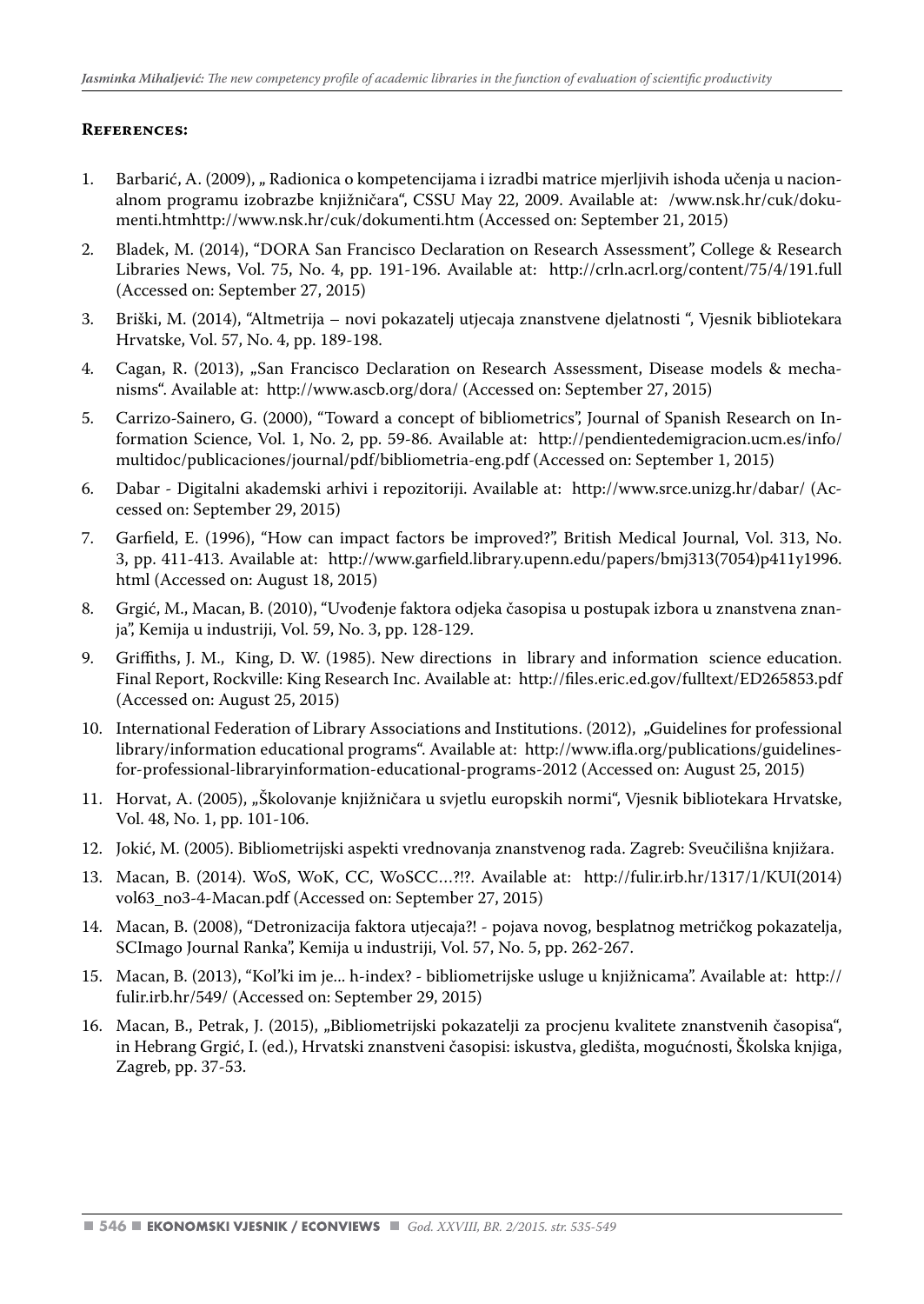- 17. Mahala, D. (2015). Knjižničarske kompetencije: pogled na razvoj profesije. Zagreb: HSN and NSK.
- 18. Maštrović, T. et al. (2009). Cjeloživotno učenje knjižničara: ishodi učenja i fleksibilnost. Zagreb: NSK.
- 19. Mitrović, G. (2013), "Zastupljenost hrvatskih znanstvenih i stručnih časopisa u bazama podataka Web of Science i Scopus s osvrtom na društveno humanističke znanosti", Vjesnik bibliotekara Hrvatske, Vol. 56, No. 4, pp. 129-144.
- 20. Okubo, Y. (1997), "Bibliometric indicators and analysis of research systems". Available at: http://www. oecd-ilibrary.org/docserver/download/5lgsjhvj7ng0.pdf?expires=1448485833&id=id&accname=gues t&checksum=64C40929A90BF7164542092C617D1D2A (Accessed on: July 29, 2015)
- 21. Pehar, F. (2010), "Od statističke bibliografije do bibliometrije. Povijest razvoja kvantitativnog pristupa istraživanju pisane riječi", Libellarium, Vol. 3, No. 1, pp. 1-28.
- 22. Pravilnik o uvjetima i načinu stjecanja stručnih zvanja u knjižničarskoj struci (NN 28/11)
- 23. Pravilnik o izmjenama Pravilnika o uvjetima i načinu stjecanja stručnih zvanja u knjižničarskoj struci (NN 16/14)
- 24. Pritchard, A. (1969), "Statistical bibliography or bibliometrics?", Journal of documentation, No. 25, pp. 348-349. Available at: https://www.researchgate.net/publication/236031787\_Statistical\_Bibliography or Bibliometrics (Accessed on: September 29, 2015)
- 25. Shippmann, J. S., et al. (2000), "The practice of competency modeling", Personnel psychology, Vol. 53, No. 3, pp. 703-740. Available at: http://onlinelibrary.wiley.com/doi/10.1111/j.1744-6570.2000. tb00220.x/pdf (Accessed on: September 29, 2015)
- 26. Stojanovski, J. (2010), "Metrika znanstvene publicistike-istina, mitovi i zablude", Kemija u industriji, Vol. 59, No. 4, pp. 179-186.
- 27. Zakon o knjižnicama (NN 105/97, NN 5/98, NN 104/00, NN 69/09)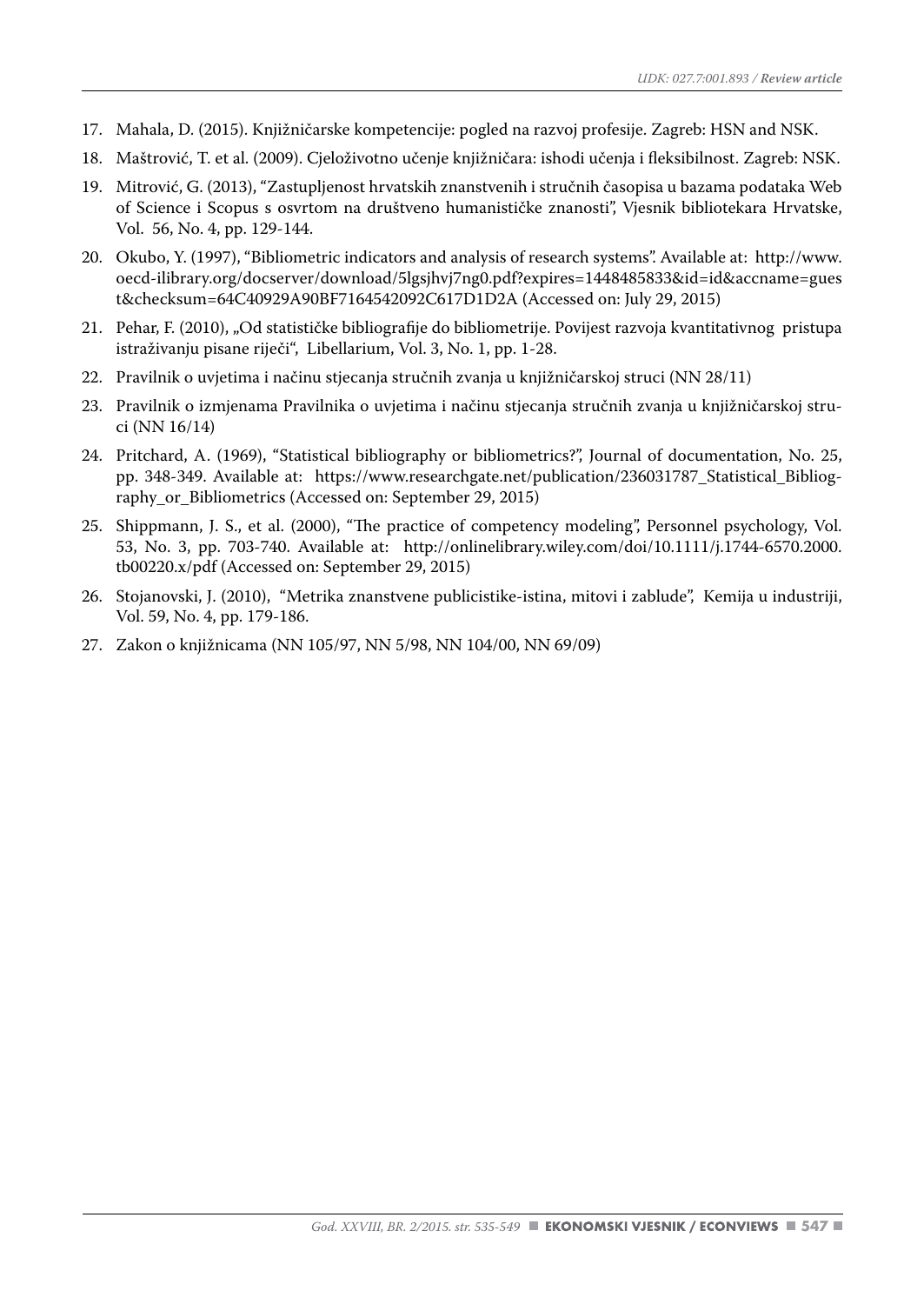#### **(Endnotes)**

- 1 Organization for Economic Co-operation and Development. (2001). "Definition and selection of competencies: theoretical and conceptual foundations (DeSeCo)". Available at: http://www.oecd.org/education/skills-beyond-school/definitionandselectionofcompetenciesdeseco.htm (Accessed on: August 21, 2015)
- 2 International Federation of Library Associations and Institutions. Available at: http://www.ifla.org (Accessed on: August 21, 2015)
- 3 American Library Association. (2008), "ALA's core competences of librarianship. Final version". Available at: http://www.ala.org/ala/ educationcareers/careers/corecomp/finalcorecompstat09.pdf (Accessed on: September 11, 2015)
- 4 Chartered Institute of Library and Information Professionals. (2012), "Body of Professional Knowledge". Available at: http://www. cilip.org.uk/NR/rdonlyres/3CA8898C-902F-4B1F-AE07-58B0BAE6AEB2/0/BPK.pdf (Accessed on: September 11, 2015)
- 5 Special Libraries Association (2010), "Competencies for information professionals of the 21st century", Available at: http://www.sla. org/about-sla/competencies/ (Accessed on: September 12, 2015)
- 6 Canadian Association of Research Libraries (2010), "Core Competencies for 21st Century", Available at: http://www.carl-abrc.ca/ uploads/pdfs/core\_comp\_profile-e.pdf (Accessed on: September 12, 2015)
- 7 European Association for Library & Information Education and Research. Available at: http://euclid-lis.eu/ (Accessed on: September 13, 2015)
- 8 European Bureau of Library Information and Documentation Associations. Available at: http://www.eblida.org/ (Accessed on: September 13, 2015)
- 9 Hrvatsko knjižničarsko društvo. Available at: http://www.hkdrustvo.hr/ (Accessed on: August 21, 2015)
- 10 Centar za stalno stručno usavršavanje knjižničara. Available at: http://www.nsk.hr/cssu/ (Accessed on: August 22, 2015)
- 11 Agencija za znanost i visoko obrazovanje. Available at: https://www.azvo.hr/hr/vrednovanja (Accessed on: September 2, 2015)
- 12 SCImago Journal & Country Rank. Available at: http://www.scimagojr.com (Accessed on: September 22, 2015)
- 13 About Source Normalized Impact per Paper. Available at: http://www.journalmetrics.com/snip.php (Accessed on: September 22, 2015)
- 14 Available at: https://scholar.google.hr/citations?view\_op=top\_venues&hl=hr (Accessed on: September 22, 2015)
- 15 San Francisco Declaration on Research Assessment (2013). Available at: http://www.ascb.org/dora/ (Accessed on: September 22, 2015)